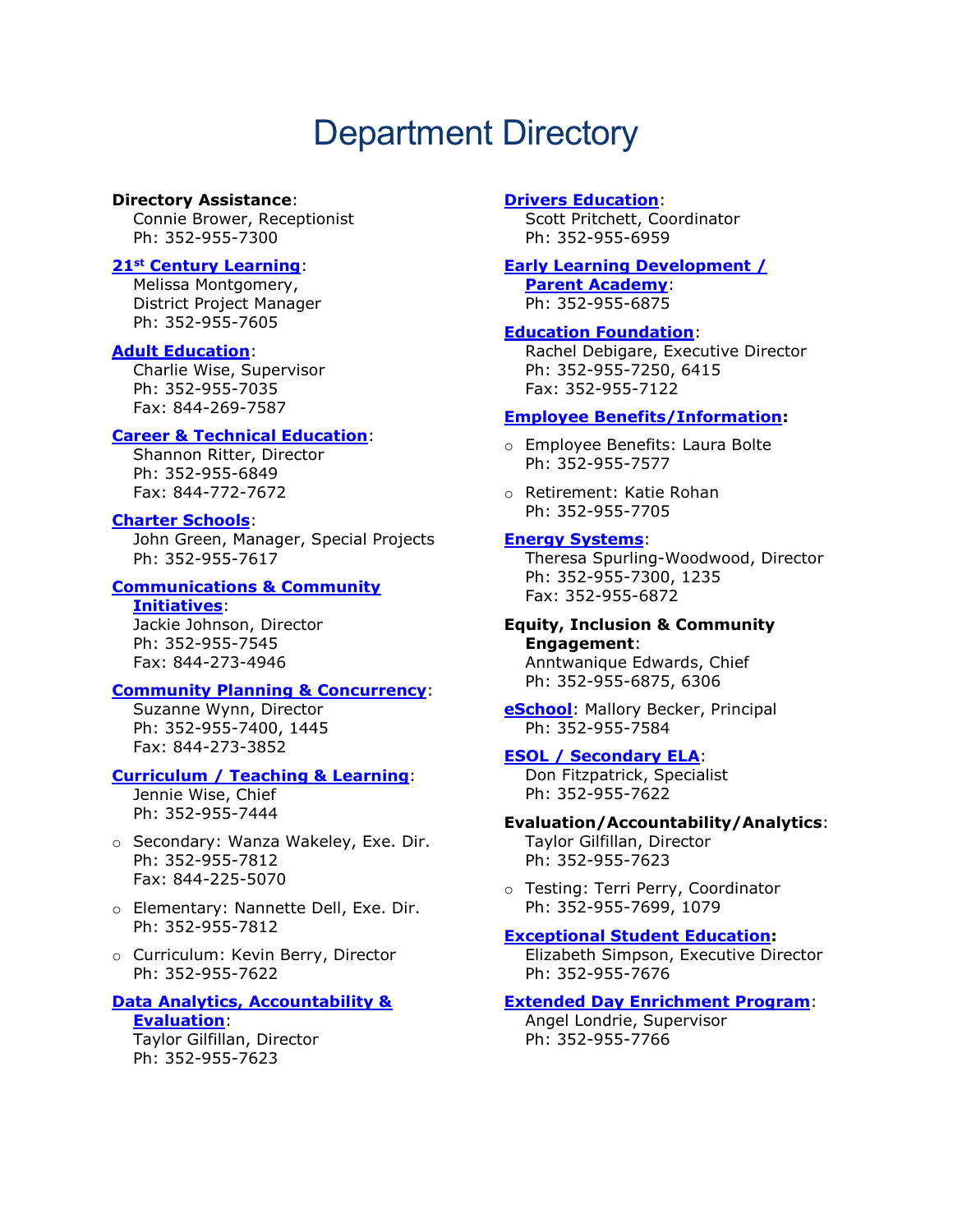# **[Facilities, Maintenance,](https://www.sbac.edu/facility)**

#### **[Planning & Const.:](https://www.sbac.edu/facility)**

Edward Souza, Director Ph: 352-955-7400-1413 Fax" 844-273-3852

## **Family Empowerment Scholarship:**

John Green, Manager, Sp. Projects Ph: 352-955-7617

# **[Finance](https://www.sbac.edu/business) / [Purchasing](https://www.sbac.edu/purchase)**:

Alex Rella, Chief Ph: 352-955-7559

o Purchasing: Jeff Garcia, Manager Ph: 352-955-7618, 1155 Fax: 352-955-7486

# **[Food & Nutrition Services](https://www.yourchoicefresh.com/)**:

Maria Eunice, Director Ph: 352-955-7539, 1561 Fax: 844-726-2919

# **[FTE/State Reporting](https://www.sbac.edu/domain/9512)**:

Kim Neal, Director 352-955-7712

# **[Health Services](https://fl02219191.schoolwires.net/Page/1637)**:

Johnelly Green, Supervisor Ph: 352-955-7671, 1612

# **[Home School](https://www.sbac.edu/homeschool)**:

John Green, Manager, Special Projects Ph: 352-955-7617

## **[Homeless Education](https://www.sbac.edu/homeless)**:

Syltane Pierre, Coordinator Ph: 352-955-7454 Fax: 844-269-7610

## **[Human Resources](https://www.sbac.edu/hr)**:

David Shelnutt, Executive Director Ph: 352-955-7640

- o Receptionist: Ph: 352-955-7727
- o Instructional: Laurie Bauer, Supervisor Ph: 352-955-7706
- o Non-Instructional: Marjory Franchois, Supervisor Ph: 352-955-7729

# **[Information Resources](https://www.sbac.edu/ir) / [Instructional](https://fl02219191.schoolwires.net/Domain/69)**

# **[Technology](https://fl02219191.schoolwires.net/Domain/69)**:

Uma Shankar, Director Ph: 352-955-7511, 1108 Fax: 844-273-1875

o Help Desk/Computer Support: Daniel Eakins / John Smith Ph: 352-955-7051 Fax: 844-273-1875

## **[Magnet and Career & Technical](https://www.sbac.edu/Page/29448)**

**[Academies](https://www.sbac.edu/Page/29448)**: John Green, Manager Ph: 352-955-7617

# **[Media & Instructional Materials](https://www.sbac.edu/domain/67)**:

- o Media: Patty Duval, Media Specialist Ph: 352-955-6860, 1512
- o Inst. Materials: Stella Arduser, Supervisor Ph: 352-955-6850, 1556

# **[Migrant Education](https://www.sbac.edu/migrant)**:

Victoria Gomez de la Torre, Supervisor Ph: 352-955-6855

# **[Networking & Technical Services](https://www.sbac.edu/vc)**:

Nathan Foote, Director Ph: 352-955-6850, 1550

o Voice Communications: Stephen Elmore, Mngr. Ph: 352-955-6850, 1551

# **[Payroll](https://www.sbac.edu/payroll)**:

Dan Venturini, Supervisor Ph: 352-955-7660 Fax: 844-459-6690

## **[Physical Distribution](https://www.sbac.edu/warehouse)**:

Chris Killian, Manager Ph: 352-955-7753, 7400 Fax: 352-955-7417

# **[Professional Development](https://www.sbac.edu/pd)**:

Jacquatte Rolle, Director Ph: 352-955-7650 Fax: 352-955-7649

## **[Project Development](https://www.sbac.edu/grants)**:

Dr. Julie Bokor, Director Ph: 352-955-7605